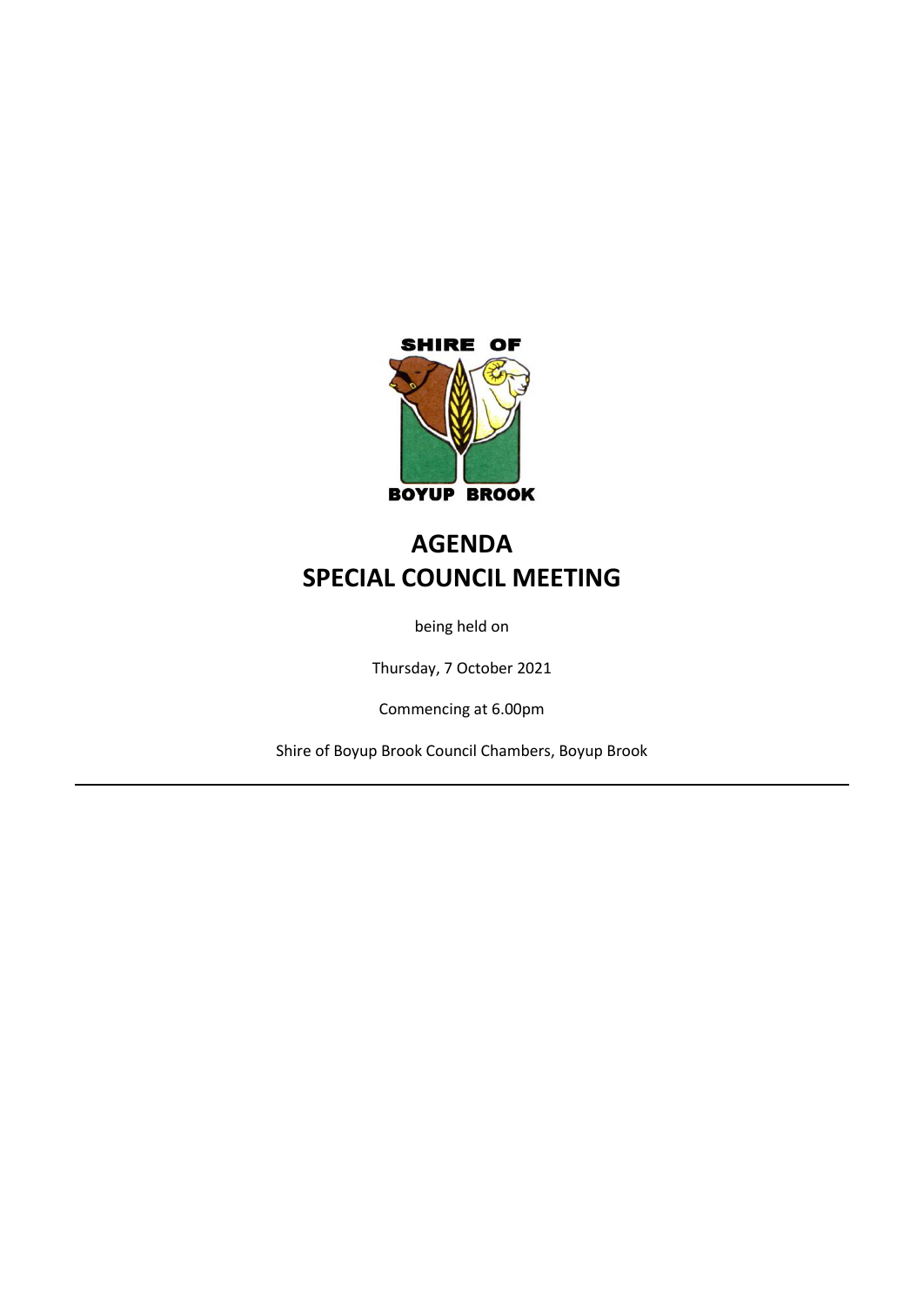### NOTICE OF Special COUNCIL MEETING

To:-

Cr Richard Walker – Shire President Cr Helen C O'Connell – Deputy Shire President Cr Sarah Alexander Cr Steele Alexander Cr Philippe Kaltenrieder Cr Darren King Cr Kevin Moir Cr Adrian Price

A Special Council Meeting of the Shire of Boyup Brook will be held on Thursday 7th October 2021 in the Council Chambers, Shire of Boyup Brook, Abel Street, Boyup Brook – commencing at 6.00pm to adopt the Strategic Community Plan 2021 – 2031.

Dale Putland Chief Executive Officer

Date: 29 September 2021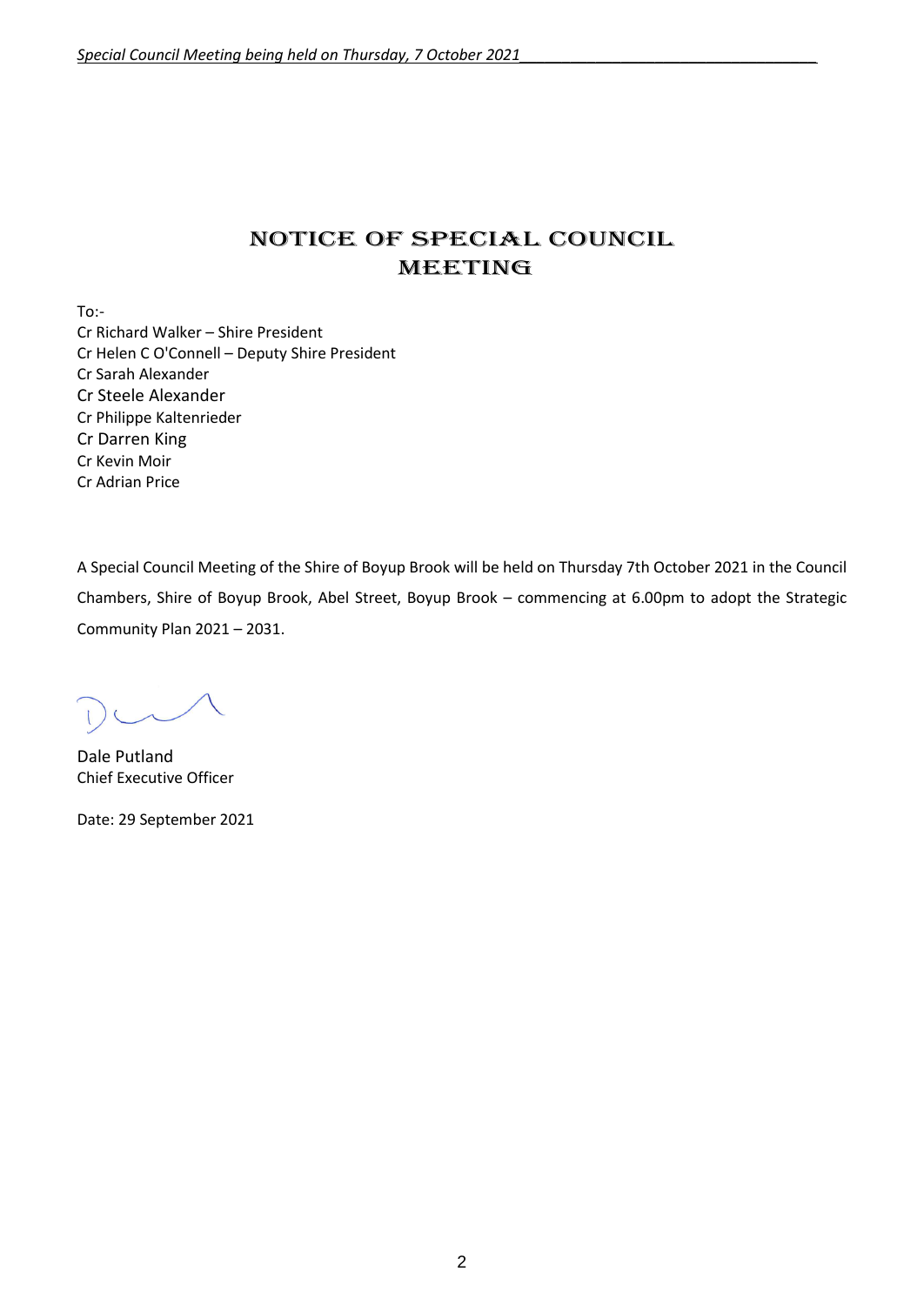# TABLE OF CONTENTS

| 6. |                                                                       |  |
|----|-----------------------------------------------------------------------|--|
|    |                                                                       |  |
| 5. |                                                                       |  |
| 4. |                                                                       |  |
| 3. |                                                                       |  |
| 2. | RECORD OF ATTENDANCE/APOLOGIES/LEAVE OF ABSENSE PREVIOUSLY APPROVED 4 |  |
| 1. |                                                                       |  |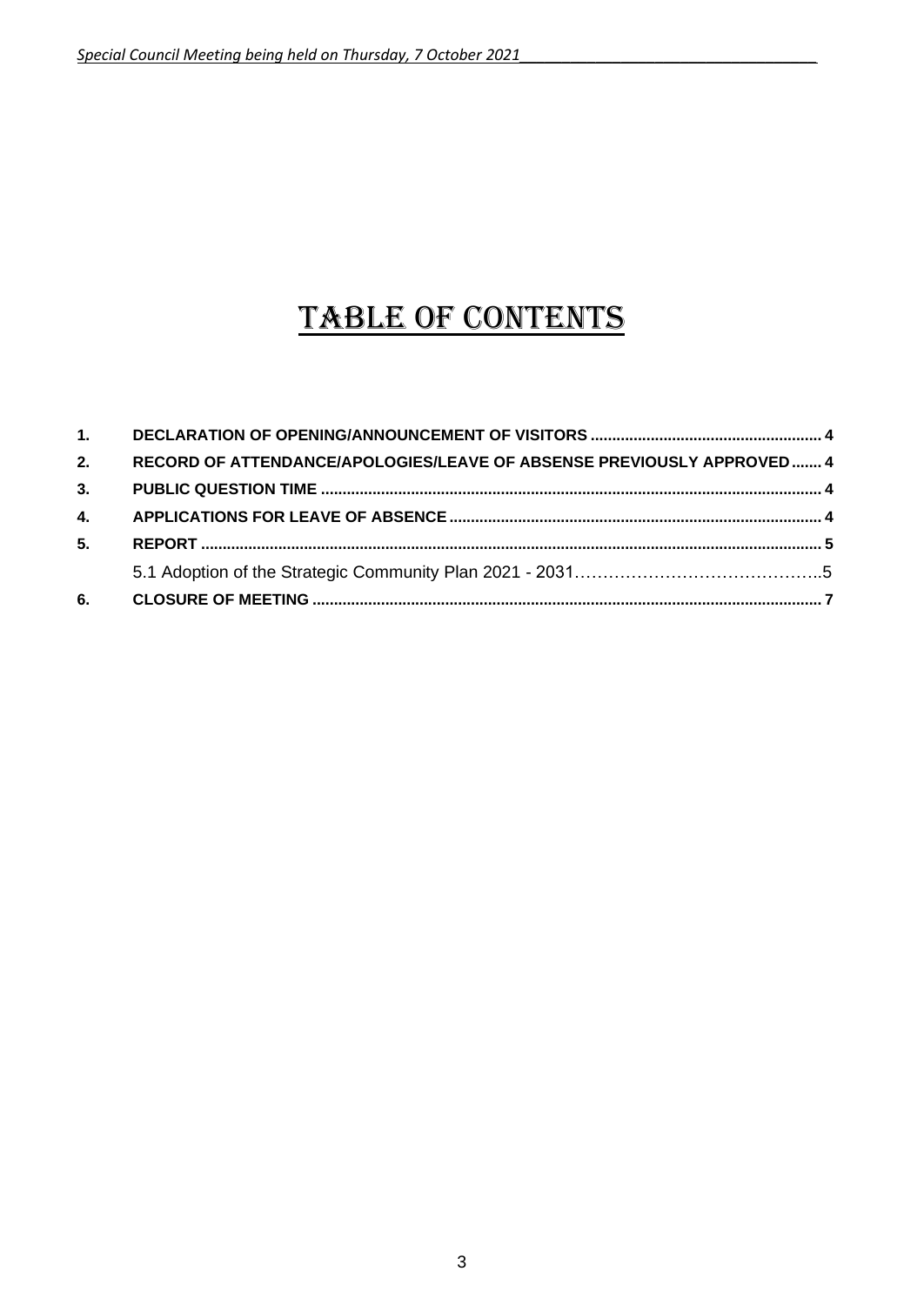#### <span id="page-3-0"></span>**1. DECLARATION OF OPENING/ANNOUNCEMENT OF VISITORS**

We acknowledge and pay our respects to the traditional custodians of the land on which we meet and work.

#### <span id="page-3-1"></span>**2. RECORD OF ATTENDANCE/APOLOGIES/LEAVE OF ABSENCE PREVIOUSLY APPROVED**

- PRESENT: Shire President Richard F Walker Deputy Shire President Helen C O'Connell Councillor Sarah E G Alexander Steele Alexander Darren E King Kevin J Moir Philippe Kaltenrieder Adrian Price STAFF: Chief Executive Officer Mr Dale Putland
- Executive Assistant Mrs Maria Lane

LEAVE OF ABSENCE: APOLOGIES:

- <span id="page-3-2"></span>**3. PUBLIC QUESTION TIME** Nil
- <span id="page-3-3"></span>**4. APPLICATIONS FOR LEAVE OF ABSENCE** Nil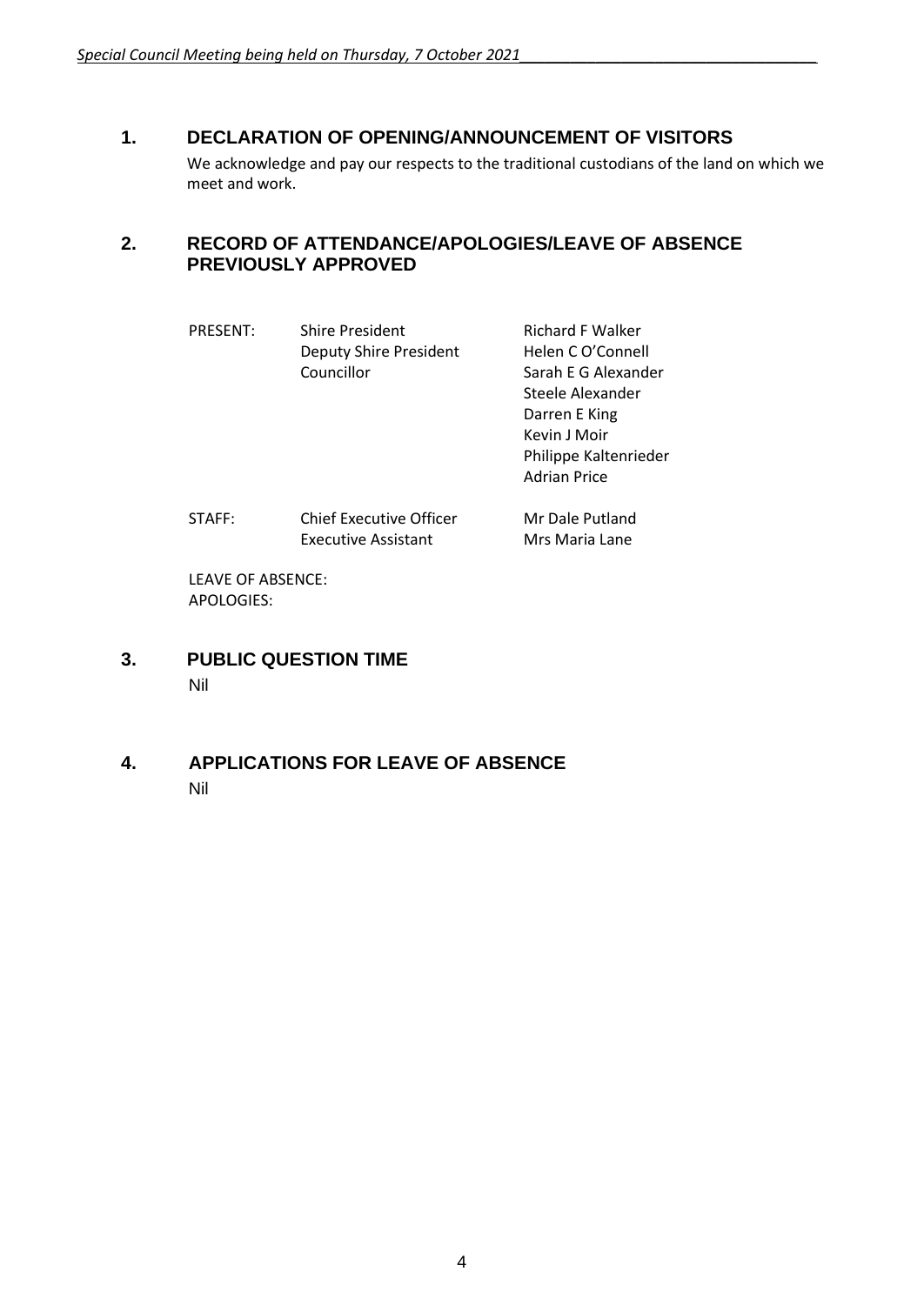#### <span id="page-4-0"></span>**5. REPORT**

**5.1 Adoption of the Strategic Community Plan 2021-2031**

| Location:                       | N/A                                    |
|---------------------------------|----------------------------------------|
| <b>Applicant:</b>               | N/A                                    |
| File:                           | SCP                                    |
| Disclosure of Officer Interest: | Nil                                    |
| Date:                           | 28 September 2021                      |
| Author:                         | Dale Putland - Chief Executive Officer |
| <b>Authorizing Officer:</b>     | Dale Putland - Chief Executive Officer |
| <b>Attachments:</b>             | Strategic Community Plan 2021 - 2031   |
|                                 |                                        |

\_\_\_\_\_\_\_\_\_\_\_\_\_\_\_\_\_\_\_\_\_\_\_\_\_\_\_\_\_\_\_\_\_\_\_\_\_\_\_\_\_\_\_\_\_\_\_\_\_\_\_\_\_\_\_\_\_\_\_\_\_\_\_\_\_\_\_

#### **SUMMARY**

The Strategic Community Plan (SCP) for endorsement as shown in the attached final draft of the Strategic Community Plan 2021-2031.

#### **BACKGROUND**

The process to develop the plan commenced several months ago and included Community Workshops, information collected in feedback forms and Elected Member workshops.

- 249 Postcard responses
- 89 Workshop attendees
- 75 Online Survey responses
- 63 Community feedback responses

#### **COMMENT**

The Strategic Community Plan was advertised for public comment on the 5<sup>th</sup> July and closed on the 16<sup>th</sup> August. Comments from the community have been assessed and addressed in the draft document. If accepted as presented, the document will be formatted and prepared for final signing and publication.

Below is a table of the changes that have been made to the draft in response to the comments.

| <b>Page Number</b> | <b>Comment Made</b>                                                                                                                                                                                       |
|--------------------|-----------------------------------------------------------------------------------------------------------------------------------------------------------------------------------------------------------|
| Page 2             | Include the wording "We acknowledge and pay our respects to the<br>traditional custodians of the land on which we meet and work".                                                                         |
| Page 7             | Remove the wording "Shire Will".                                                                                                                                                                          |
| Page 8             | Include under Our Heritage "Boyup Brook is rich in history. Prior to<br>European settlement, Aboriginal people of the Bibbulmun tribe<br>inhabited the Boyup Brook Shire. Boyup Brook originated from the |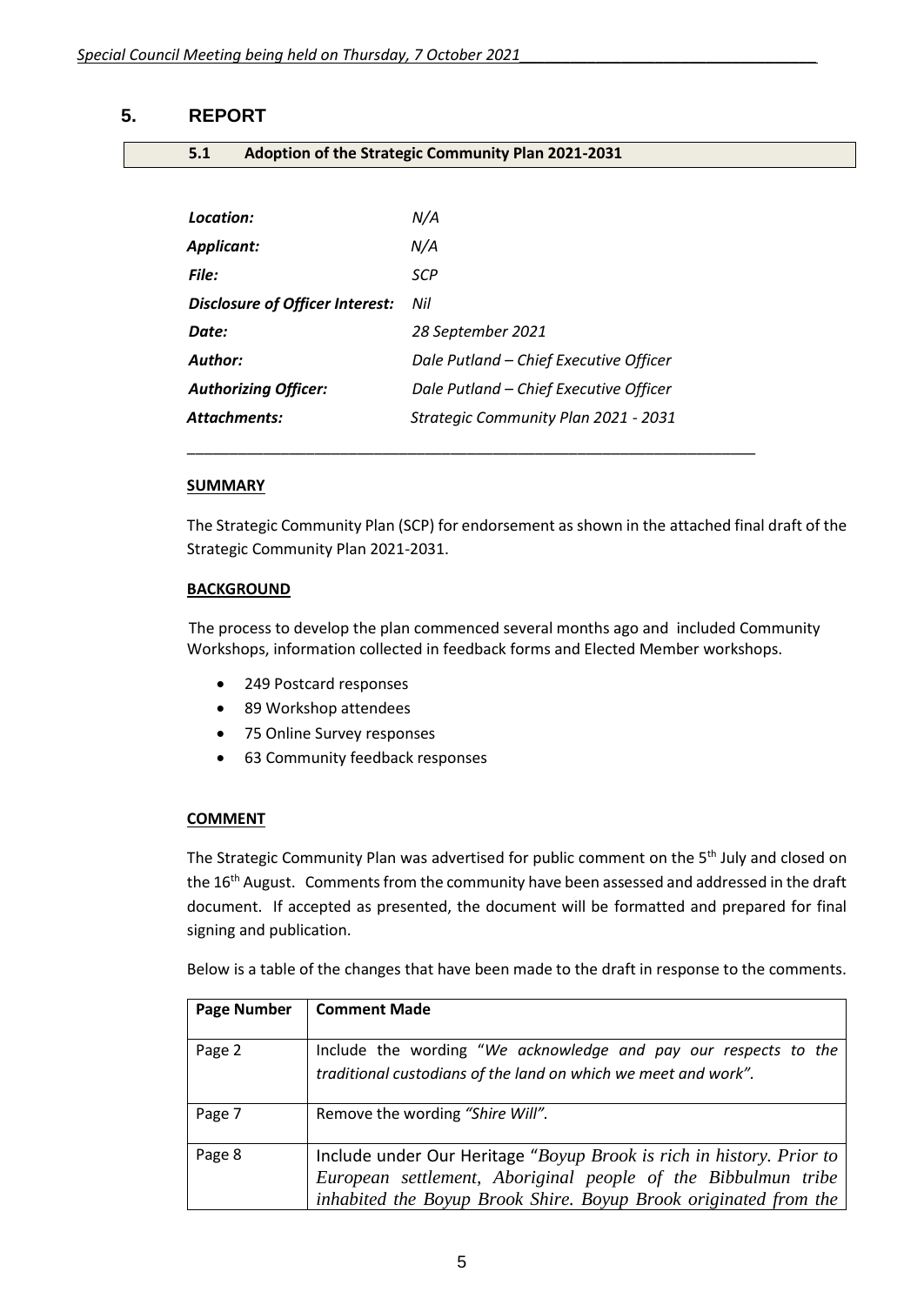| <b>OCLONCI</b> |                                                                                                                                                                                                                                                                                                                                                                                                                                                                                                                                                     |  |
|----------------|-----------------------------------------------------------------------------------------------------------------------------------------------------------------------------------------------------------------------------------------------------------------------------------------------------------------------------------------------------------------------------------------------------------------------------------------------------------------------------------------------------------------------------------------------------|--|
|                | Aboriginal word "Booyup", which means "Place of Big Smoke" or<br>"Place of Big Stones".                                                                                                                                                                                                                                                                                                                                                                                                                                                             |  |
|                | The first European explorer to cross the Blackwood River, A.C.<br>Gregory, carved his initials on the 'Gregory Tree' north-east of Boyup<br>Brook in 1845. By 1882 there were 19 families within the district.                                                                                                                                                                                                                                                                                                                                      |  |
|                | The town, which was originally gazetted as 'Boyup' in January 1900,<br>was established where the brook runs into the river. The name was<br>changed to Boyup Brook in 1909 to match the railway station that was<br>built to connect the town to Donnybrook. The railway was then<br>extended to Kojonup and Katanning in 1911. In 1940, during the<br>Second World War a flax mill was built in the town. The Boyup Brook<br>Flax Mill was the last flax mill in Australia to close down in the 1960s<br>and is now the site of the caravan park." |  |
| Page 9         | Include under the heading - Our Facilities "Boyup Brook has a Community<br>Resource Centre (CRC) which provides community information, services and<br>activities. In 2021 the library will relocate to the CRC, improving services to<br>the community."                                                                                                                                                                                                                                                                                           |  |
| Page 9         | Include under the heading - Our Facilities "Boyup Brook Shire is the only<br>local government in Western Australia that provides an emergency<br>Ambulance service for all of its permanent residents free of charge. The Shire<br>has a Memorandum of Understanding with St John Ambulance Boyup Brook<br>for this service."                                                                                                                                                                                                                       |  |
| Page 15        | 1.2 Remove "Construct, repair and maintain sustainable community and<br>sporting facilities in a manner that maximises their life, capacity and function<br>and replace with "Construct/redevelop community and sporting facilities in<br>a manner that maximises their life, capacity and function".<br>2.2 Remove the word "support" and replace with "effective".<br>2.3 Remove the word "effective" and replace with "appropriate".                                                                                                             |  |
| Page 16        | 1.1 Remove the word "Improve" and replace with "Facilitate".<br>1.2 Remove the word "Improve"" and replace with "Facilitate".                                                                                                                                                                                                                                                                                                                                                                                                                       |  |
| Page 17        | 3.1 Remove "Partner with stakeholders to promote Boyup Brook, preserving<br>our history for future generations and sharing the rich heritage of the Shire"<br>and replace with "Partner with key stakeholders to maximise economic<br>development opportunities through regional and sub regional initiatives."                                                                                                                                                                                                                                     |  |

#### **CONSULTATION**

- A raft of consultation has been facilitated in the preparation of this document.
- The final draft was advertised on the website and facebook page.
- The shire received generally positive reviews in response to the draft, with several requests for changes.

#### **STATUTORY OBLIGATIONS**

Nil